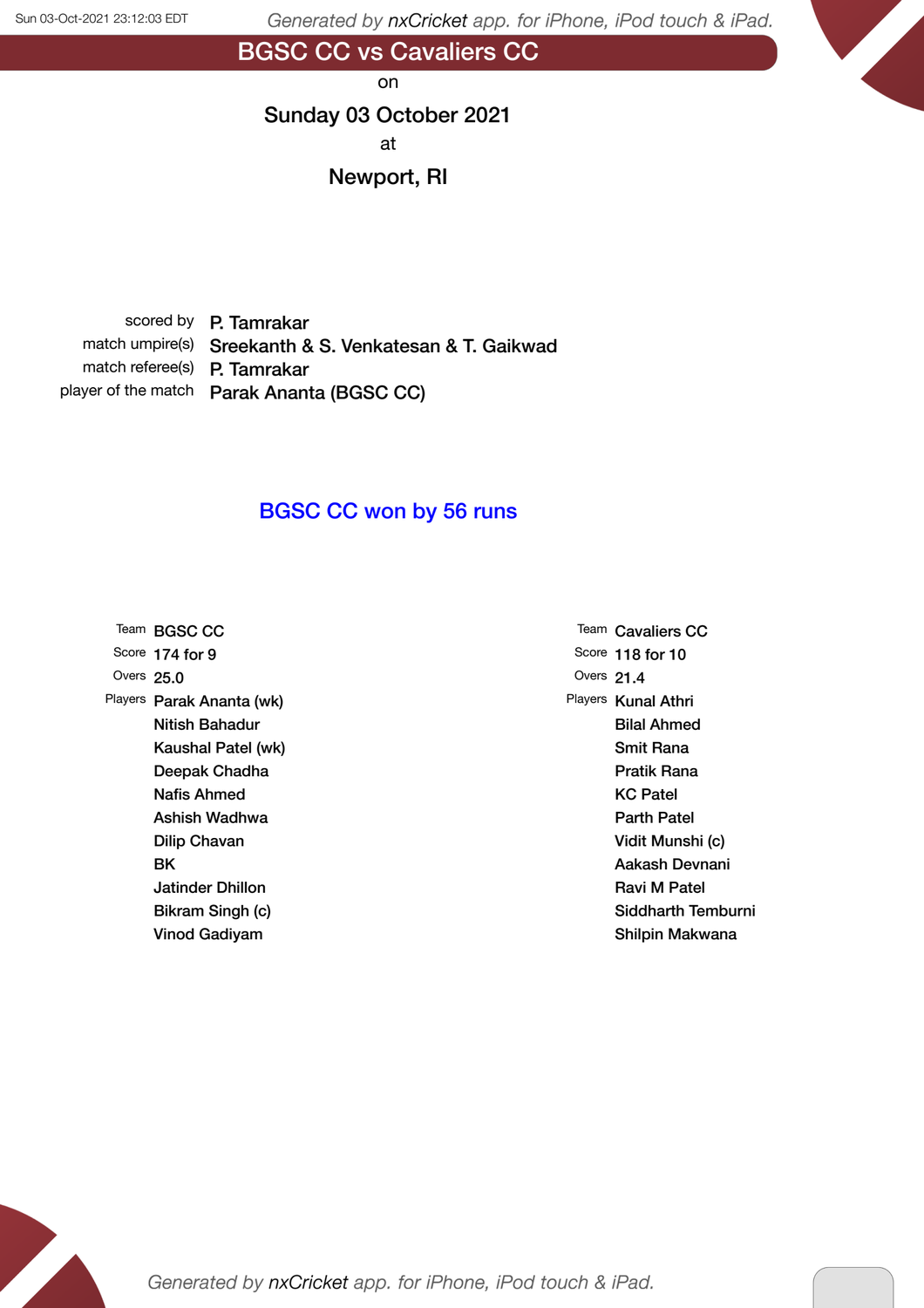r.

Generated by nxCricket app. for iPhone, iPod touch & iPad.

# BGSC CC vs Cavaliers CC

|                                                      | <b>BGSC CC INNINGS</b><br>Venue: Newport, RI                                         |                                                |                                   |                                              |                                                         |                         |                | Toss won by: Cavaliers CC                |                            |                                      |                                               |     |                |              |                |                |                                   | Sun 03-Oct-2021  |                |     |                |                      |                 |             |
|------------------------------------------------------|--------------------------------------------------------------------------------------|------------------------------------------------|-----------------------------------|----------------------------------------------|---------------------------------------------------------|-------------------------|----------------|------------------------------------------|----------------------------|--------------------------------------|-----------------------------------------------|-----|----------------|--------------|----------------|----------------|-----------------------------------|------------------|----------------|-----|----------------|----------------------|-----------------|-------------|
| <b>BATSMAN</b>                                       |                                                                                      |                                                | <b>RUNS</b>                       |                                              |                                                         |                         |                |                                          |                            |                                      | HOW OUT                                       |     |                |              | $\overline{R}$ |                | B M                               |                  |                |     |                | 0s 1s 2s 3s 4s 5s 6s | <b>SS</b>       | SR          |
| 1 Parak Ananta (wk)                                  |                                                                                      |                                                |                                   |                                              |                                                         |                         |                | 112.1111.14112111.616.611.41111121412.1W |                            |                                      | 61<br>c KC Patel b Aakash Devnani             |     |                |              |                |                | 47 66                             | 14               | 23 4           |     | 3              |                      | 3               | 70% 129.8   |
| 2 Nitish Bahadur                                     |                                                                                      |                                                | $\ldots$ W                        |                                              |                                                         |                         |                |                                          |                            |                                      | 0<br>c Parth Patel b Ravi M Patel             |     |                |              |                | 3 45           | 3                                 |                  |                |     |                |                      | 0.0             |             |
| 3 Kaushal Patel (wk)                                 |                                                                                      |                                                | .4. .1W                           |                                              |                                                         |                         |                |                                          |                            |                                      | b Ravi M Patel                                |     |                |              | 5              | 6              | 6                                 |                  | $4 \quad 1$    |     | $\mathbf{1}$   |                      | 33%             | 83.3        |
| 4 Deepak Chadha                                      |                                                                                      |                                                | $\ldots$ .1.12.6121411.612.11241  |                                              |                                                         |                         |                |                                          |                            |                                      | 38<br>run out (Kunal Athri)<br>29             |     |                |              |                |                | 34                                |                  | 11 10 4        |     | $\overline{c}$ | $\overline{c}$       |                 | 62% 131.0   |
| 5 Nafis Ahmed                                        |                                                                                      |                                                | 11W                               |                                              |                                                         |                         |                |                                          |                            | $\overline{2}$<br>b Bilal Ahmed<br>3 |                                               |     |                |              |                | $\overline{c}$ | $\mathbf{1}$                      | $\overline{c}$   |                |     |                |                      | 67% 66.7        |             |
| 6 Ashish Wadhwa                                      |                                                                                      |                                                | 11. .1311.11.W                    |                                              |                                                         |                         |                |                                          |                            |                                      | 10<br>13 26<br>c Smit Rana b KC Patel         |     |                |              |                |                |                                   | 5                | $\overline{7}$ |     | $\mathbf{1}$   |                      | 62%             | 76.9        |
| 7 Dilip Chavan                                       |                                                                                      |                                                | 1. .21. .W                        |                                              |                                                         |                         |                |                                          |                            |                                      | 4<br>Ibw b Aakash Devnani<br>8                |     |                |              |                |                |                                   | 5                | $2 \quad 1$    |     |                |                      |                 | 38% 50.0    |
| 8 BK                                                 |                                                                                      |                                                |                                   |                                              |                                                         |                         |                |                                          |                            |                                      | 7<br>28 35<br>not out                         |     |                |              |                |                |                                   |                  | $21 \quad 7$   |     |                |                      | 25%             | 25.0        |
| 9 Jatinder Dhillon                                   |                                                                                      | . ${\sf W}$                                    |                                   |                                              |                                                         |                         |                |                                          | 0<br>b Aakash Devnani<br>5 |                                      |                                               |     |                |              |                | 5              |                                   |                  |                |     |                | 0.0                  |                 |             |
|                                                      | 1116111<br>10 Bikram Singh (c)                                                       |                                                |                                   |                                              |                                                         |                         |                | 12<br>not out                            |                            |                                      |                                               |     |                | 15 22        | 8              | 6              |                                   |                  | $\mathbf{1}$   | 47% | 80.0           |                      |                 |             |
| W<br>11 Vinod Gadiyam                                |                                                                                      |                                                |                                   |                                              |                                                         |                         |                | 0<br>b Aakash Devnani<br>$\mathbf{1}$    |                            |                                      |                                               |     |                | $\circ$      | $\mathbf{1}$   |                |                                   |                  |                |     | 0.0            |                      |                 |             |
| <b>25.0 OVERS</b><br>Extras: 35 (1b 5lb 8nb 21wd 0p) |                                                                                      |                                                |                                   |                                              |                                                         |                         |                |                                          |                            |                                      |                                               |     |                | <b>TOTAL</b> | 174            |                | <b>RUNS</b>                       |                  |                |     |                |                      |                 |             |
| <b>FOW</b>                                           | $\mathbf{1}$                                                                         |                                                | $\overline{2}$                    |                                              |                                                         | $\overline{\mathbf{3}}$ |                | $\overline{4}$                           |                            |                                      | 5 <sup>5</sup>                                |     | $6\phantom{a}$ |              | $\overline{7}$ |                |                                   | $\bf 8$          |                |     | $9\,$          |                      | 10 <sup>°</sup> |             |
| <b>SCORE</b>                                         | $\mathbf{1}$                                                                         |                                                | 16                                |                                              |                                                         | 103                     |                | 114                                      |                            |                                      | 140                                           | 146 |                | 149          |                | 152            |                                   |                  |                | 170 |                |                      |                 |             |
| OUT                                                  | Nitish Bahadur                                                                       |                                                | Kaushal Patel                     |                                              |                                                         | Deepak Chadha           |                | Nafis Ahmed                              |                            |                                      | Parak Ananta<br>Dilip Chavan<br>Ashish Wadhwa |     |                |              |                |                |                                   | Jatinder Dhillon |                |     | Vinod Gadiyam  |                      |                 |             |
| <b>OVER</b>                                          | 0.4<br>$\mathbf{1}$                                                                  |                                                | 2.1<br>9                          |                                              |                                                         | 10.6                    |                | 11.6<br>$\overline{c}$                   |                            |                                      | 17.2<br>14.5<br>16.4<br>17<br>6<br>3          |     |                |              |                |                | 18.6<br>24.2<br>3<br>$\mathbf{1}$ |                  |                |     |                |                      |                 |             |
| P'SHIP                                               |                                                                                      |                                                |                                   |                                              |                                                         | 48                      |                |                                          |                            |                                      |                                               |     |                |              |                |                |                                   |                  |                |     |                |                      |                 |             |
| <b>BOWLER</b>                                        | R                                                                                    | $\blacksquare$<br>$\overline{5}$               | $\overline{2}$<br>$\mathbf{1}$    | 3 <sup>1</sup><br>$\mathbf{1}$               | $\overline{4}$<br>$\overline{7}$                        | $5\phantom{.0}$<br>10   | 6 <sup>1</sup> | $\overline{7}$                           | $\bf{8}$                   | $9\,$                                | $10$                                          | 11  | 12             | 13           | 14             | 15             | $\mathsf{o}$                      | ${\sf M}$        |                | R   | W              | <b>WD</b>            | NB              | <b>ECON</b> |
| Ravi M Patel                                         | W<br><b>WD</b><br>(RFM)<br><b>NB</b>                                                 | $\mathbf{1}$                                   | $\mathbf{1}$<br>3                 |                                              |                                                         | $\mathbf{1}$            |                |                                          |                            |                                      |                                               |     |                |              |                |                | 5                                 |                  |                | 28  | $\overline{2}$ | 4                    |                 | 5.60        |
| Kunal Athri                                          | R<br>W<br><b>WD</b>                                                                  | $\overline{4}$<br>3                            | 3                                 | 3                                            |                                                         |                         |                |                                          |                            |                                      |                                               |     |                |              |                |                | 2.2                               |                  |                | 15  |                | 3                    | $\overline{2}$  | 6.43        |
|                                                      | <b>NB</b><br>R<br>W<br>Smit Rana $\overline{w}$                                      | 10                                             | 10                                | $\overline{c}$<br>$\overline{c}$             |                                                         |                         |                |                                          |                            |                                      |                                               |     |                |              |                |                | 2.4                               |                  |                | 28  |                | $\pmb{4}$            | $\overline{2}$  | 10.50       |
|                                                      | <b>NB</b><br>R                                                                       | 14                                             | $\mathbf{2}$<br>8                 | $\sqrt{2}$<br>$\mathbf{1}$<br>$\overline{2}$ |                                                         |                         |                |                                          |                            |                                      |                                               |     |                |              |                |                |                                   |                  |                |     |                |                      |                 |             |
| <b>Bilal Ahmed</b> WD                                | W<br><b>NB</b>                                                                       |                                                | $\mathbf{1}$<br>1                 | $\mathbf{1}$                                 |                                                         |                         |                |                                          |                            |                                      |                                               |     |                |              |                |                | $\overline{2}$                    |                  |                | 26  | $\mathbf{1}$   |                      | $\overline{2}$  | 13.00       |
|                                                      | $\begin{array}{c}\nR \\ W\n\end{array}$<br>Parth Patel $\sqrt{v}$                    | 16<br>$\overline{c}$                           | 5                                 | $\overline{4}$                               |                                                         |                         |                |                                          |                            |                                      |                                               |     |                |              |                |                | 2.3                               |                  |                | 29  |                | $\overline{2}$       | $\overline{2}$  | 12.43       |
|                                                      | $(RM)$ NB<br>R                                                                       | $\mathbf{1}$<br>10                             | $\overline{4}$                    | $\mathbf{1}$                                 | $\mathbf{1}$                                            | $\mathbf{1}$            |                |                                          |                            |                                      |                                               |     |                |              |                |                |                                   |                  |                |     |                |                      |                 |             |
|                                                      | W<br>KC Patel $\sqrt{v}$<br><b>NB</b>                                                | $\overline{1}$                                 |                                   | $\mathbf{1}$<br>$\overline{1}$               |                                                         |                         |                |                                          |                            |                                      |                                               |     |                |              |                |                | 5                                 |                  |                | 19  | $\mathbf{1}$   | $\overline{2}$       |                 | 3.80        |
|                                                      | R<br>W<br>Aakash $W\Box$<br>Devnani NB                                               | $\mathbf{2}$<br>$\mathbf{1}$<br>$\overline{1}$ | $\mathbf{1}$<br>$\mathbf{1}$<br>3 | $\overline{1}$<br>$\mathbf{1}$               | $\ensuremath{\mathsf{3}}$<br>$\mathbf{1}$<br>$\sqrt{2}$ |                         |                |                                          |                            |                                      |                                               |     |                |              |                |                | 3.3                               |                  |                | 13  | 4              | 6                    |                 | 3.90        |
|                                                      | $\begin{array}{c}\nR \\ W\n\end{array}$<br>Siddharth $W_{\text{min}}$<br>Temburni NB | $\overline{2}$                                 | 8                                 |                                              |                                                         |                         |                |                                          |                            |                                      |                                               |     |                |              |                |                | $\overline{2}$                    |                  |                | 10  |                |                      |                 | 5.00        |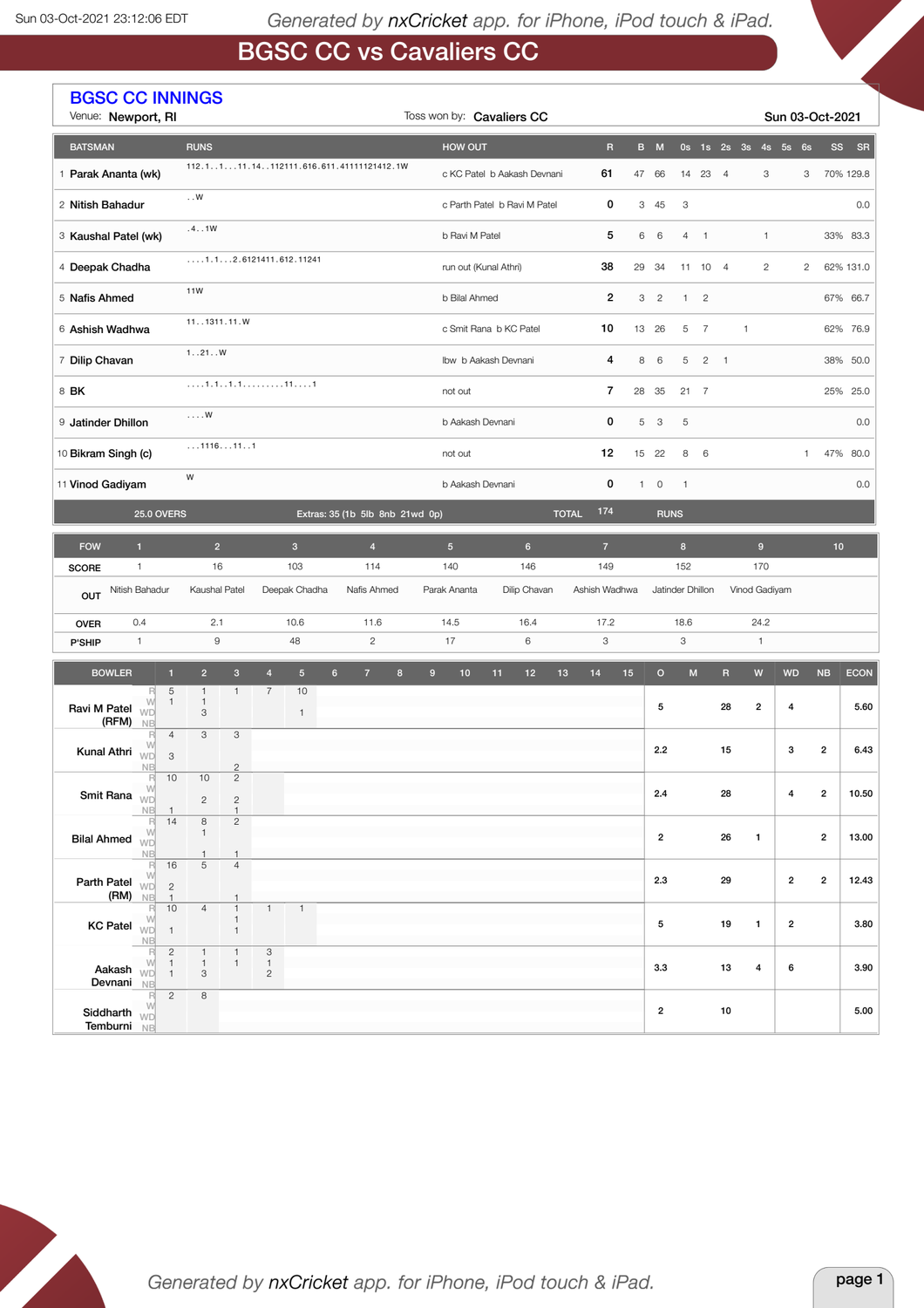# BGSC CC vs Cavaliers CC

|                          | <b>Cavaliers CC INNINGS</b><br>Venue: Newport, RI        |                                 |                              |                                |                |                   |                |                       |                                               |                        | Toss won by: Cavaliers CC       |              |                         |              |                         |                     |                |                         |                    |                  | Sun 03-Oct-2021      |                        |             |  |  |  |  |  |  |  |  |  |  |  |  |  |  |  |  |  |  |                     |  |           |  |            |                                   |  |                        |  |  |            |  |  |  |    |  |                 |  |
|--------------------------|----------------------------------------------------------|---------------------------------|------------------------------|--------------------------------|----------------|-------------------|----------------|-----------------------|-----------------------------------------------|------------------------|---------------------------------|--------------|-------------------------|--------------|-------------------------|---------------------|----------------|-------------------------|--------------------|------------------|----------------------|------------------------|-------------|--|--|--|--|--|--|--|--|--|--|--|--|--|--|--|--|--|--|---------------------|--|-----------|--|------------|-----------------------------------|--|------------------------|--|--|------------|--|--|--|----|--|-----------------|--|
| <b>BATSMAN</b>           |                                                          |                                 | <b>RUNS</b>                  |                                |                |                   |                |                       |                                               | <b>HOW OUT</b>         |                                 |              | $\overline{\mathsf{R}}$ |              | B M                     |                     |                |                         |                    |                  | 0s 1s 2s 3s 4s 5s 6s | <b>SS</b>              | SR          |  |  |  |  |  |  |  |  |  |  |  |  |  |  |  |  |  |  |                     |  |           |  |            |                                   |  |                        |  |  |            |  |  |  |    |  |                 |  |
| 1 Kunal Athri            |                                                          |                                 |                              |                                |                |                   |                |                       | $.11.11.216611111111.2111.1141.11.6.1162.11W$ | b BK                   |                                 |              | 59                      |              | 53 87                   | 20                  | 25             | $\overline{\mathbf{3}}$ |                    | $\mathbf{1}$     | 4                    |                        | 62% 111.3   |  |  |  |  |  |  |  |  |  |  |  |  |  |  |  |  |  |  |                     |  |           |  |            |                                   |  |                        |  |  |            |  |  |  |    |  |                 |  |
| 2 Bilal Ahmed            |                                                          |                                 | 11.242.W                     |                                |                |                   |                |                       |                                               |                        | c Ashish Wadhwa b Parak Ananta  |              | 10                      |              | $12 \quad 8$            | $\overline{7}$      | $\overline{c}$ | $\overline{c}$          |                    | $\mathbf{1}$     |                      |                        | 42% 83.3    |  |  |  |  |  |  |  |  |  |  |  |  |  |  |  |  |  |  |                     |  |           |  |            |                                   |  |                        |  |  |            |  |  |  |    |  |                 |  |
| 3 Smit Rana              |                                                          |                                 | $\ldots$ .2.W                |                                |                |                   |                |                       |                                               |                        | st Kaushal Patel b Parak Ananta |              | $\overline{2}$          | 8            | 5                       | $\overline{7}$      |                | $\mathbf{1}$            |                    |                  |                      |                        | 12% 25.0    |  |  |  |  |  |  |  |  |  |  |  |  |  |  |  |  |  |  |                     |  |           |  |            |                                   |  |                        |  |  |            |  |  |  |    |  |                 |  |
| 4 Pratik Rana            |                                                          |                                 | 1W                           |                                |                |                   |                |                       |                                               |                        | Ibw b Dilip Chavan              |              | 1                       | $\mathbf{2}$ | $\overline{0}$          |                     | $1 \quad 1$    |                         |                    |                  |                      |                        | 50% 50.0    |  |  |  |  |  |  |  |  |  |  |  |  |  |  |  |  |  |  |                     |  |           |  |            |                                   |  |                        |  |  |            |  |  |  |    |  |                 |  |
| 5 KC Patel               |                                                          |                                 | , 4.32.1.1W                  |                                |                |                   |                |                       |                                               | b Vinod Gadiyam        |                                 |              | 11                      |              | 14 13                   | 9                   | $\overline{c}$ | $\overline{1}$          | $1 \quad 1$        |                  |                      |                        | 36% 78.6    |  |  |  |  |  |  |  |  |  |  |  |  |  |  |  |  |  |  |                     |  |           |  |            |                                   |  |                        |  |  |            |  |  |  |    |  |                 |  |
| 6 Parth Patel            |                                                          |                                 | 11.42.1.1.114                |                                |                |                   |                |                       |                                               | run out (BK)           |                                 |              | 16                      |              | 22 17                   | 13                  | 6              | $\overline{1}$          |                    | $\overline{2}$   |                      |                        | 41% 72.7    |  |  |  |  |  |  |  |  |  |  |  |  |  |  |  |  |  |  |                     |  |           |  |            |                                   |  |                        |  |  |            |  |  |  |    |  |                 |  |
| 7 Vidit Munshi (c)       |                                                          |                                 | 11.W                         |                                |                |                   |                |                       |                                               |                        | c Dilip Chavan b Deepak Chadha  |              | 2                       |              | 4 2                     | $\overline{2}$      | $\overline{c}$ |                         |                    |                  |                      |                        | 50% 50.0    |  |  |  |  |  |  |  |  |  |  |  |  |  |  |  |  |  |  |                     |  |           |  |            |                                   |  |                        |  |  |            |  |  |  |    |  |                 |  |
| 8 Aakash Devnani         |                                                          |                                 | $\ldots$ 2W                  |                                |                |                   |                |                       |                                               |                        | c Nafis Ahmed b Deepak Chadha   |              | 2                       |              | 5 5                     | $\overline{4}$      |                | $\mathbf{1}$            |                    |                  |                      |                        | 20% 40.0    |  |  |  |  |  |  |  |  |  |  |  |  |  |  |  |  |  |  |                     |  |           |  |            |                                   |  |                        |  |  |            |  |  |  |    |  |                 |  |
| 9 Ravi M Patel           |                                                          |                                 | 11112W                       |                                |                |                   |                |                       |                                               |                        | c Parak Ananta b Ashish Wadhwa  |              | 6                       | 9            | 11                      | 4                   | $\overline{4}$ | $\overline{1}$          |                    |                  |                      |                        | 56% 66.7    |  |  |  |  |  |  |  |  |  |  |  |  |  |  |  |  |  |  |                     |  |           |  |            |                                   |  |                        |  |  |            |  |  |  |    |  |                 |  |
| 10 Siddharth Temburni    |                                                          |                                 | $\mathbf{1}$                 |                                |                |                   |                |                       |                                               | not out                |                                 |              | 1                       |              | $1 \quad 0$             |                     | $\mathbf{1}$   |                         |                    |                  |                      |                        | 100% 100.0  |  |  |  |  |  |  |  |  |  |  |  |  |  |  |  |  |  |  |                     |  |           |  |            |                                   |  |                        |  |  |            |  |  |  |    |  |                 |  |
| 11 Shilpin Makwana       |                                                          |                                 | W                            |                                |                |                   |                |                       |                                               | timed out              |                                 |              | 0                       |              | $1 \quad 0$             | $\overline{1}$      |                |                         |                    |                  |                      |                        | 0.0         |  |  |  |  |  |  |  |  |  |  |  |  |  |  |  |  |  |  |                     |  |           |  |            |                                   |  |                        |  |  |            |  |  |  |    |  |                 |  |
|                          | <b>21.4 OVERS</b><br>Extras: 8 (1b 4lb 1nb 2wd 0p)       |                                 |                              |                                |                |                   |                |                       |                                               |                        |                                 | <b>TOTAL</b> | 118                     |              | <b>RUNS</b>             |                     |                |                         |                    |                  |                      |                        |             |  |  |  |  |  |  |  |  |  |  |  |  |  |  |  |  |  |  |                     |  |           |  |            |                                   |  |                        |  |  |            |  |  |  |    |  |                 |  |
| <b>FOW</b>               | $\mathbf{1}$                                             |                                 | 2 <sup>1</sup>               |                                |                | $\mathbf{3}$      |                | $\overline{4}$        |                                               | $5\phantom{.0}$        | $6\phantom{.}$                  |              | $\overline{7}$          |              |                         | $\bf8$              |                |                         |                    | $\boldsymbol{9}$ |                      | 10                     |             |  |  |  |  |  |  |  |  |  |  |  |  |  |  |  |  |  |  |                     |  |           |  |            |                                   |  |                        |  |  |            |  |  |  |    |  |                 |  |
| <b>SCORE</b>             | 14<br><b>Bilal Ahmed</b>                                 |                                 | 19<br>Smit Rana              |                                |                | 20<br>Pratik Rana |                | 46<br><b>KC Patel</b> |                                               | 75<br>Parth Patel      | 78<br>Vidit Munshi              |              | 85                      |              |                         | 106<br>Ravi M Patel |                |                         | 118<br>Kunal Athri |                  |                      | 118<br>Shilpin Makwana |             |  |  |  |  |  |  |  |  |  |  |  |  |  |  |  |  |  |  |                     |  |           |  |            |                                   |  |                        |  |  |            |  |  |  |    |  |                 |  |
| OUT                      |                                                          |                                 |                              |                                |                |                   |                |                       |                                               |                        | Aakash Devnani                  |              |                         |              |                         |                     |                |                         | 21.3               |                  |                      |                        |             |  |  |  |  |  |  |  |  |  |  |  |  |  |  |  |  |  |  |                     |  |           |  |            |                                   |  |                        |  |  |            |  |  |  |    |  |                 |  |
| <b>OVER</b><br>P'SHIP    | 2.6<br>14                                                |                                 | 4.5                          |                                |                |                   |                |                       |                                               |                        |                                 |              |                         |              |                         |                     | $\,$ 5 $\,$    |                         |                    |                  |                      |                        |             |  |  |  |  |  |  |  |  |  |  |  |  |  |  |  |  |  |  | 5.1<br>$\mathbf{1}$ |  | 8.3<br>26 |  | 14.5<br>29 | 15.4<br>$\ensuremath{\mathsf{3}}$ |  | 17.2<br>$\overline{7}$ |  |  | 20.3<br>21 |  |  |  | 12 |  | 21.4<br>$\circ$ |  |
| <b>BOWLER</b>            |                                                          | $\mathbf{1}$                    | $\overline{2}$               | $\mathbf{3}$                   | $\overline{4}$ | 5 <sup>5</sup>    | 6 <sup>1</sup> | $\overline{7}$        | $\bf 8$                                       | $\boldsymbol{9}$<br>10 | 11<br>12                        | 13           | 14                      | 15           | $\circ$                 | ${\sf M}$           |                | $\mathsf R$             | $\mathsf{W}$       |                  | <b>WD</b>            | NB                     | <b>ECON</b> |  |  |  |  |  |  |  |  |  |  |  |  |  |  |  |  |  |  |                     |  |           |  |            |                                   |  |                        |  |  |            |  |  |  |    |  |                 |  |
|                          | R<br>W                                                   | $\overline{4}$                  | 3<br>1                       | $\overline{4}$<br>$\mathbf{1}$ | 20             |                   |                |                       |                                               |                        |                                 |              |                         |              |                         |                     |                |                         |                    |                  |                      |                        |             |  |  |  |  |  |  |  |  |  |  |  |  |  |  |  |  |  |  |                     |  |           |  |            |                                   |  |                        |  |  |            |  |  |  |    |  |                 |  |
| Parak Ananta WD          | $(wk)$ NB                                                |                                 |                              |                                | $\mathbf{1}$   |                   |                |                       |                                               |                        |                                 |              |                         |              | $\overline{\mathbf{4}}$ |                     |                | 32                      | $\boldsymbol{2}$   |                  | $\mathbf{1}$         |                        | 8.00        |  |  |  |  |  |  |  |  |  |  |  |  |  |  |  |  |  |  |                     |  |           |  |            |                                   |  |                        |  |  |            |  |  |  |    |  |                 |  |
| Dilip Chavan             | R<br>W<br>WD<br>(RM)<br>NB                               | $\overline{7}$                  | $\mathbf{2}$                 | 1                              | 3              | 6                 |                |                       |                                               |                        |                                 |              |                         |              | 5                       | 1                   |                | 18                      | 1                  |                  |                      |                        | 3.60        |  |  |  |  |  |  |  |  |  |  |  |  |  |  |  |  |  |  |                     |  |           |  |            |                                   |  |                        |  |  |            |  |  |  |    |  |                 |  |
| Vinod Gadiyam $\sqrt{2}$ | W                                                        | $\overline{4}$<br>$\frac{1}{1}$ | 4                            | $3 -$                          | 3              |                   |                |                       |                                               |                        |                                 |              |                         |              | $\pmb{4}$               |                     |                | 15                      | $\mathbf{1}$       |                  | $\overline{1}$       |                        | 3.75        |  |  |  |  |  |  |  |  |  |  |  |  |  |  |  |  |  |  |                     |  |           |  |            |                                   |  |                        |  |  |            |  |  |  |    |  |                 |  |
|                          | NB<br>$\mathbb R$                                        | $\overline{3}$                  |                              | $4\quad 4$                     | 8              | 12                |                |                       |                                               |                        |                                 |              |                         |              |                         |                     |                |                         |                    |                  |                      |                        |             |  |  |  |  |  |  |  |  |  |  |  |  |  |  |  |  |  |  |                     |  |           |  |            |                                   |  |                        |  |  |            |  |  |  |    |  |                 |  |
| Wadhwa (LM) NB           | W<br>Ashish $\sqrt[N]{D}$                                |                                 |                              |                                |                | $\mathbf{1}$      |                |                       |                                               |                        |                                 |              |                         |              | 5                       |                     |                | 32                      | $\mathbf{1}$       |                  |                      | $\mathbf{1}$           | 6.40        |  |  |  |  |  |  |  |  |  |  |  |  |  |  |  |  |  |  |                     |  |           |  |            |                                   |  |                        |  |  |            |  |  |  |    |  |                 |  |
| Chadha (SLA) NB          | R.<br>Deepak $\frac{W}{WD}$ <sup>1</sup>                 | $_{\rm 3}$                      | $\mathbf{2}$<br>$\mathbf{1}$ | $\mathsf g$                    |                |                   |                |                       |                                               |                        |                                 |              |                         |              | 3                       |                     |                | 14                      | $\overline{2}$     |                  |                      |                        | 4.67        |  |  |  |  |  |  |  |  |  |  |  |  |  |  |  |  |  |  |                     |  |           |  |            |                                   |  |                        |  |  |            |  |  |  |    |  |                 |  |
|                          | $\mathbb R$<br>BK (OB) $\frac{W}{WD}$ <sup>1</sup><br>NB | $\overline{2}$                  |                              |                                |                |                   |                |                       |                                               |                        |                                 |              |                         |              | 0.4                     |                     |                | $\overline{2}$          | $\mathbf{1}$       |                  |                      |                        | 3.00        |  |  |  |  |  |  |  |  |  |  |  |  |  |  |  |  |  |  |                     |  |           |  |            |                                   |  |                        |  |  |            |  |  |  |    |  |                 |  |

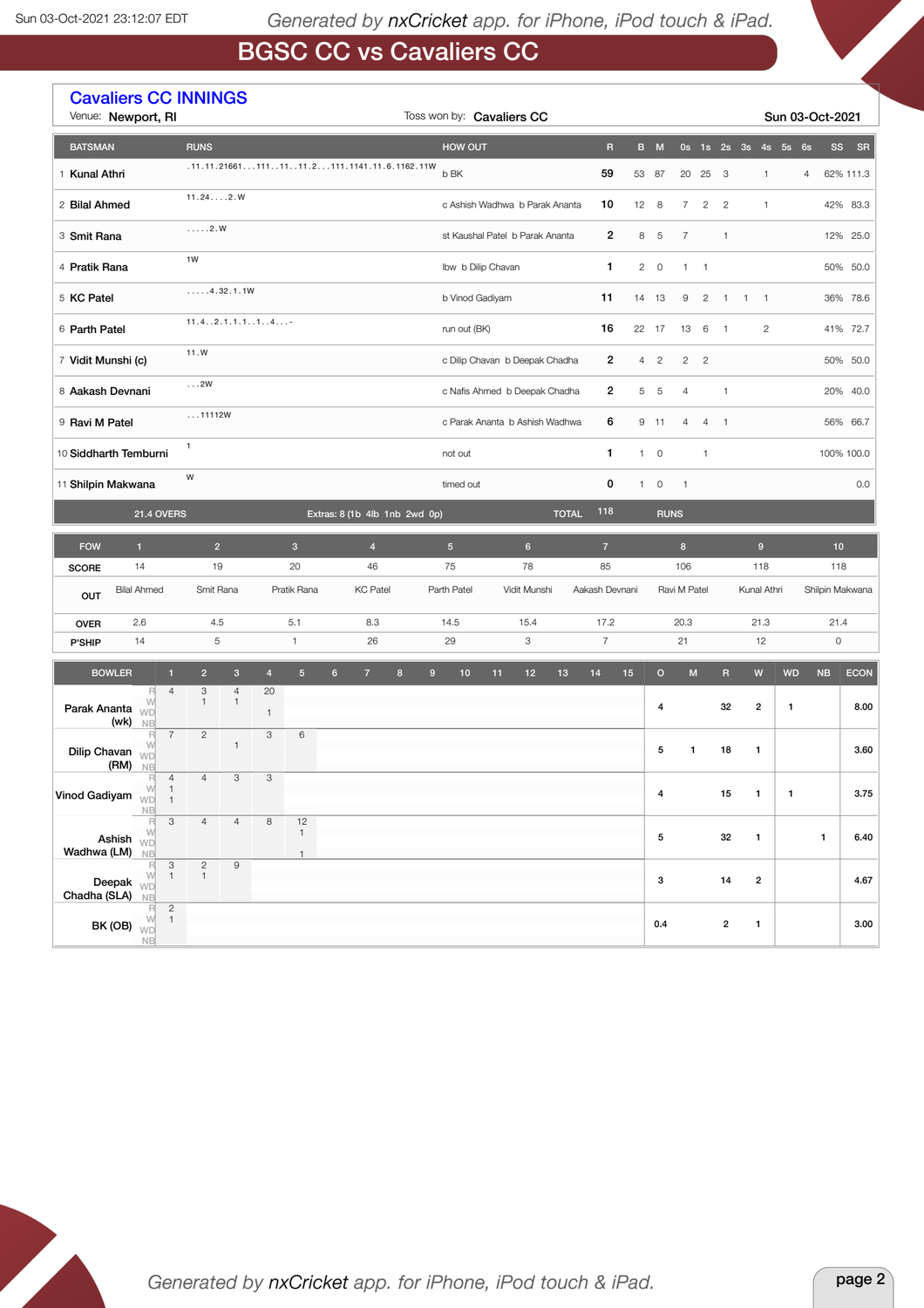# BGSC CC vs Cavaliers CC

#### BGSC CC INNINGS

#### Cavaliers CC INNINGS

| O  | <b>RUNS</b> | <b>WKT</b>     | <b>BOWLER</b>           | <b>BALL BY BALL</b>             |
|----|-------------|----------------|-------------------------|---------------------------------|
| 1  | 5           | 1.             | Ravi M Patel            | 1.000.4                         |
| 2  | 14          | $\mathbf{1}$   | Kunal Athri             | 1 1w 1b 2 1w 1w 1lb . 1         |
| 3  | 20          | $\overline{2}$ | Ravi M Patel            | 1w 1w W 2lb 1w . 1              |
| 4  | 24          | 2              | Kunal Athri             | 11b111                          |
| 5  | 25          | $\mathcal{P}$  | Ravi M Patel            | . 1                             |
| 6  | 41          | 2              | Smit Rana               | 1 1 nb 2 1 nb 6 1 nb - 1 . 1 2  |
| 7  | 48          | $\overline{2}$ | Ravi M Patel            | 4.111                           |
| 8  | 60          | $\overline{2}$ | Smit Rana               | 1w 2 1 4 1w 1 1 1               |
| 9  | 71          | $\overline{2}$ | Ravi M Patel            | .611w12.                        |
| 10 | 85          | $\overline{2}$ | <b>Bilal Ahmed</b>      | .6116.                          |
| 11 | 104         | 3              | Parth Patel             | 1w 1 1nb-6 1 2 4 1 1wW 1        |
| 12 | 114         | $\overline{4}$ | <b>Bilal Ahmed</b>      | 1lb 1 1nb-4 1 1 1 W             |
| 13 | 119         | 4              | Parth Patel             | 11111.                          |
| 14 | 133         | $\overline{4}$ | <b>KC Patel</b>         | 1nb-2 1w 1 $.1413$              |
| 15 | 141         | 5              | Aakash Devnani          | 12.1nb-1.1w 1 W 1               |
| 16 | 145         | 5              | KC Patel                | . . 21.1                        |
| 17 | 149         | 6              |                         | Aakash Devnani 1. W 1w 1w . 1w. |
| 18 | 151         | $\overline{7}$ | <b>KC Patel</b>         | .W. . 11w.                      |
| 19 | 152         | 8              | Aakash Devnani          | .1W                             |
| 20 | 153         | 8              | <b>KC Patel</b>         | 1.11                            |
| 21 | 155         | 8              | Siddharth Temburni      | .11                             |
| 22 | 156         | 8              | KC Patel                | 1.                              |
| 23 | 164         | 8              | Siddharth Temburni 1.16 |                                 |
| 24 | 169         | 8              | Smit Rana               | 1w1.1.1nb.1w.                   |
| 25 | 174         | 9              | Aakash Devnani          | 1 W 1w 1 1w 1                   |

| $\Omega$       | <b>RUNS</b> | <b>WKT</b>     | <b>BOWLER</b> | <b>BALL BY BALL</b> |  |
|----------------|-------------|----------------|---------------|---------------------|--|
| $\mathbf{1}$   | 4           | $\circ$        | Parak Ananta  | 1.111.              |  |
| $\overline{c}$ | 11          | $\Omega$       | Dilip Chavan  | .124                |  |
| 3              | 14          | $\mathbf{1}$   | Parak Ananta  | 1.7.2. W            |  |
| $\overline{4}$ | 16          | 1              | Dilip Chavan  | . 2                 |  |
| 5              | 20          | $\overline{c}$ | Parak Ananta  | .21. W1             |  |
| 6              | 20          | 3              | Dilip Chavan  | $W$ .               |  |
| $\overline{7}$ | 41          | 3              | Parak Ananta  | 66141w.3            |  |
| 8              | 44          | 3              | Dilip Chavan  | 2.1                 |  |
| 9              | 49          | $\overline{4}$ | Vinod Gadiyam | 1w.1W111            |  |
| 10             | 55          | $\overline{4}$ | Dilip Chavan  | .4.02.              |  |
| 11             | 59          | $\overline{4}$ | Vinod Gadivam | 111.1.              |  |
| 12             | 63          | 4              | Ashish Wadhwa | 1lb.111.            |  |
| 13             | 67          | $\overline{4}$ | Vinod Gadiyam | . . 11b11           |  |
| 14             | 73          | $\overline{4}$ | Ashish Wadhwa | 2lb.4               |  |
| 15             | 76          | 5              | Vinod Gadiyam | .2.001              |  |
| 16             | 79          | 6              | Deepak Chadha | 11. W1.             |  |
| 17             | 84          | 6              | Ashish Wadhwa | 11lb.1.2            |  |
| 18             | 86          | 7              | Deepak Chadha | 1W1                 |  |
| 19             | 94          | $\overline{7}$ | Ashish Wadhwa | 1411.1              |  |
| 20             | 103         | 7              | Deepak Chadha | 11.6.1              |  |
| 21             | 116         | 8              | Ashish Wadhwa | 12W621nb1           |  |
| 22             | 118         | 10             | <b>BK</b>     | 11WW                |  |

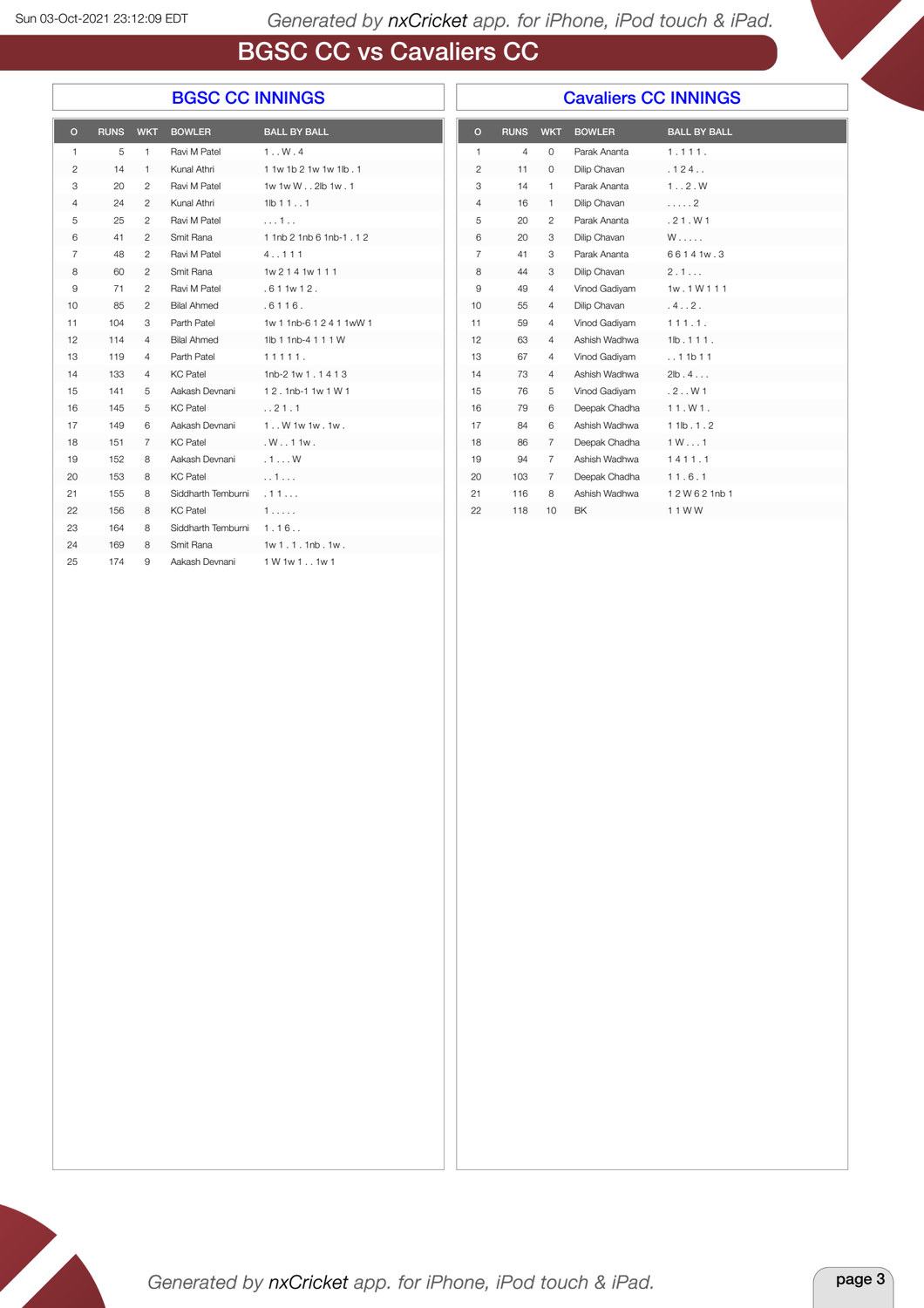





#### **WORM**